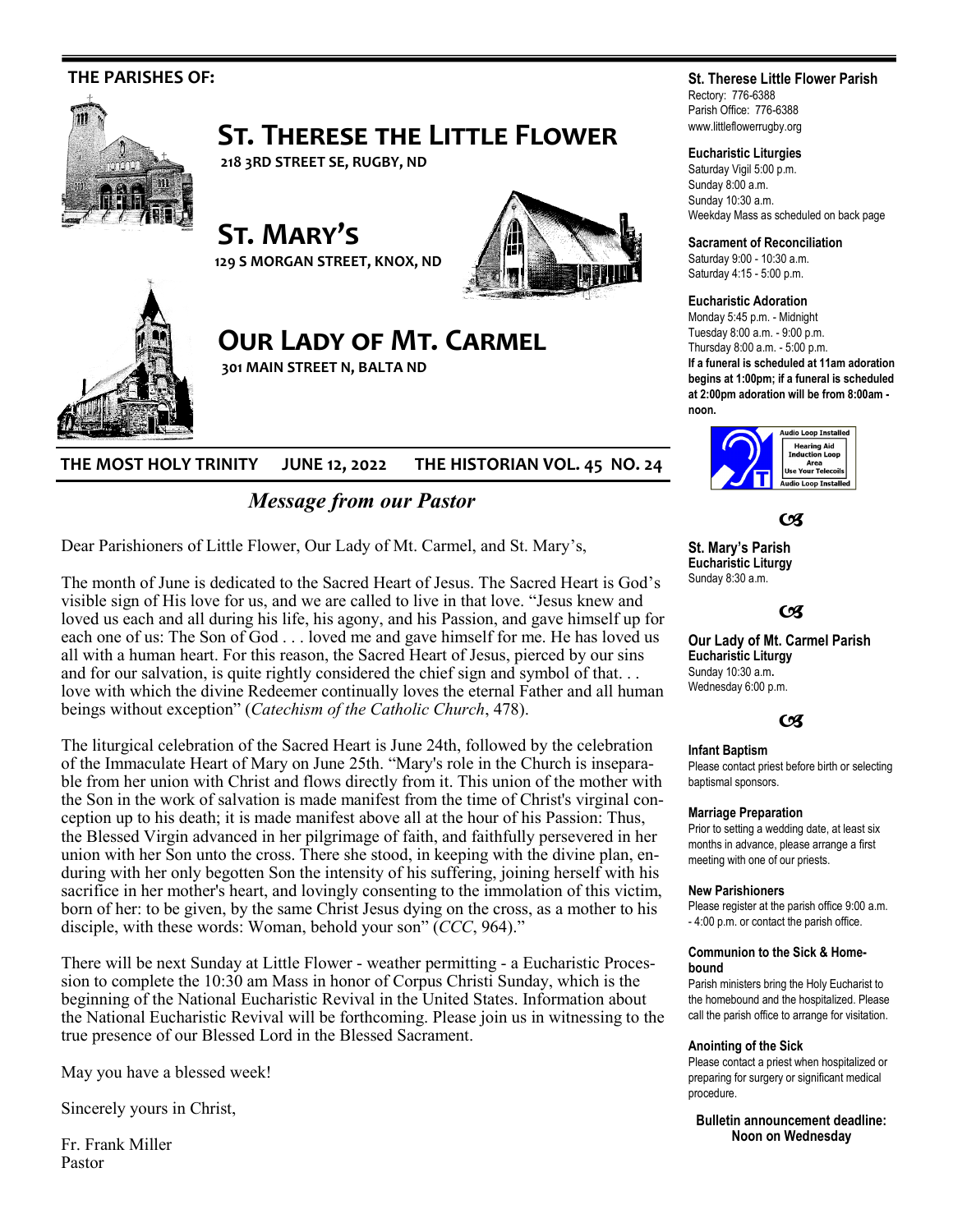# **THE MOST HOLY TRINITY**





#### **Sunday, June 12**

- **The Most Holy Trinity**
- Little Flower Mass 8:00 AM and 10:30 AM
- St. Mary's Mass 8:30 AM
- St. Mary's Parish meeting after Mass
- Our Lady of Mount Carmel Mass 10:30 AM

#### **Monday, June 13**

- Little Flower Mass 7:30 AM and 5:15 PM
- Adoration 5:45 PM midnight
- Little Flower Parish Council 7:00 PM
- Our Lady of Mount Carmel church cleaning

#### **Tuesday, June 14**

- Little Flower Mass 7:30 AM
- Adoration 8:00 AM 9:00 PM
- Haaland Home Mass 9:00 AM
- Ladies singing practice 7:00 PM

# **Wednesday, June 15**

 Little Flower Mass 7:30 AM and 5:15 PM No Our Lady of Mount Carmel Mass CYO Triple B Wednesday 7:00 PM

#### **Thursday, June 16**

- Little Flower Mass 7:30 AM
- Adoration 8:00 AM 5:00 PM
- Haaland Home Mass 9:00 AM
- No Hospital Mass
- Edward Ebach Graveside Service 11:00 AM Catholic Daughter's meeting 5:00 PM

#### **Friday, June 17**

Little Flower Mass 7:30 AM and 9:00 AM 

#### **Saturday, June 18**

 Little Flower Mass 8:00 AM Confessions 9:00 - 10:30 AM Confession 4:15 - 5:00 PM Little Flower Vigil Mass 5:00 PM

# **Sunday, June 19**

 **Corpus Christi**

#### **Fathers Day**

Little Flower Mass 8:00 AM and 10:30 AM

- St. Mary's Mass 8:30 AM
- Our Lady of Mount Carmel Mass 10:30 AM
- Father's Day Bingo and Popcorn 2:00 PM

**Little Flower, St. Mary's and Our Lady of Mount Carmel Parishes** extend our condolences to the family of Edward Ebach whose graveside service will be Thursday, June 16 at Little Flower Cemetery. May his soul and the souls of all the faithful departed rest in the peace of Christ.

**There will be a St. Mary's parish meeting following the 8:30 AM Mass on Sunday, June 12th .**

**The Little Flower Parish Council** will meet on June 13 at 7:00 PM in Dorothy's Room.

**Our Lady of Mount Carmel Parish will have a general church cleaning on June 13, morning, afternoon, evening, whichever time works.** There will be a list posted of cleaning duties and a place to sign what work was done so the people who come next know what cleaning has been completed. Everyone's help is needed.

**CYO-Triple B Wednesdays—Burgers, Bonfire, and Ball Games.** Wednesday evenings during the month of June from 7:00 - 9:00 PM grades 7-12 are invited to come enjoy a burger, bonfire, and ball games with Fr. Miller and Anthony Benson. We will meet in the parking lot behind Little Flower School at 7:00 PM. For additional information contact Anthony Benson at 701-339-7039.

**The Catholic Daughters will meet on Thursday, June 16 at 5:00 PM.** There will not be Mass. Chairpersons are Karyn Klebe and Rose Selensky.

Join us for *Father's Day Bingo and Popcorn*, Sunday, June 19 at 2:00 PM in the Parish Hall. Enjoy food, fellowship, and maybe win a cash prize. Everyone is welcome.

**Sts. Peter & Paul Catholic Church in Karlsruhe invite you to join them for a Solemn Celebration to begin the Eucharistic Revival on Sunday, June 19.**  Corpus Christi Mass at 4:00 PM, outdoor procession after Mass. Picnic supper to follow.

**The Christian Mothers are updating the funeral meal volunteer help list**. If you can help with meal prep or cleanup please sign up on the sheet at the back of the church. This is on an "as needed basis" only. You do not need to be a Christian Mother. Men and women are invited to volunteer.

**Sacrament Parents** please pick up their child's corrected workbooks, banners, and pictures from First Communion and Confirmation. The children's items will be on the large center table in the Religious Education office until June 15. Email Rebecca Leier stlfreled@little-[flower.k12.nd.us](mailto:stlfreled@little-flower.k12.nd.us) if you have questions.

**The Rugby KC's will again be accepting applications for requests for grant monies for needed charitable works in our parish and community.** Grant application forms can be picked up at the back entrance of each of the Rugby, Balta and Knox parishes. Completed applications can be emailed to [rugbykc@gondtc.com](mailto:rugbykc@gondtc.com) or mailed to the Little Flower Parish office C/O Knights of Columbus. **Application deadline is July 31, 2022**. The Knights of Columbus will review all applications and award grants based on merit in the September – October timeframe.

**Little Flower Cemetery**. In the past one of our parishioners volunteered to plant grass on new graves at Little Flower Cemetery. Unfortunately, that person is no longer able to perform this task. We are currently looking for a new volunteer willing to continue his work. Please contact the parish office if you are interested.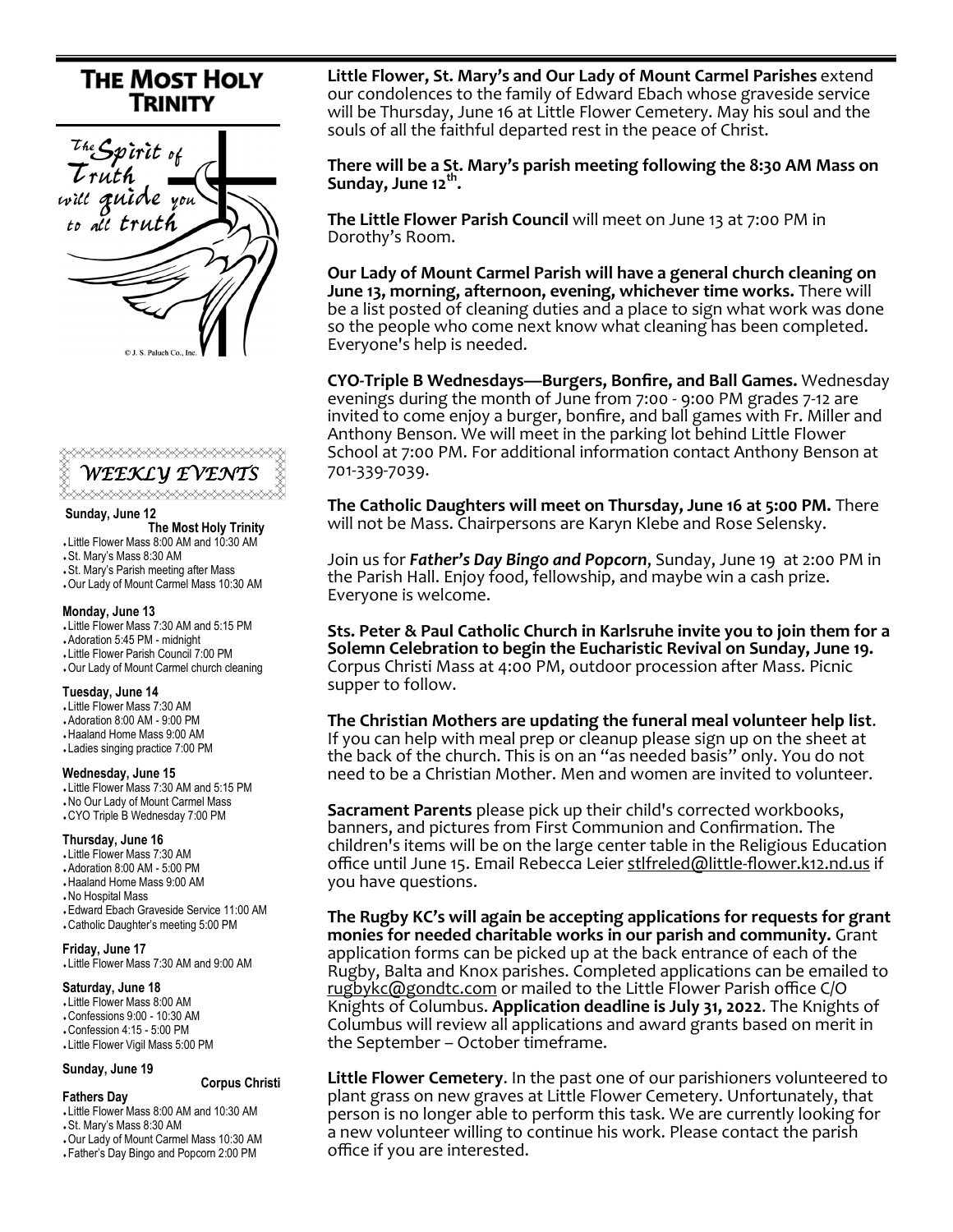# **Spotlight on Ministry WINGS MINISTRY**

Consider being prayer and spiritual support for newly graduated seniors through the *Wings Ministry.* This small group meets 4 times a year for the purpose of supporting parish youth as they spread their wings and leave the parish. You can join the Wings Ministry at the August 4 meeting at 4:00 PM. Join us as we continue to reach out to Catholic young adults for two years after graduation. "*For those who hope in the LORD will renew their strength. They will soar on WINGS like eagles; they will run and not grow weary; they will walk and not be faint*...." Isaiah 40:31

# **Stewardship Moments**

*"But when he comes, the Spirit of truth, he will guide you to all truth..." (John 16:13)*

Jesus sent the Holy Spirit to help us know and live the truth. To prepare ourselves, we need to open our hearts to receive this gift before we can give it. Develop a daily prayer routine. Talk and listen to the Holy Spirit. This is best done in silence, when we can hear His response.

# **Mothers and daughters are invited to Mother-Daughter Days in Hankinson.**

The Franciscan Sisters of Dillingen invite you to their 2022 Mother-Daughter Days at St. Francis Convent in Hankinson. There will be two sessions offered this summer: June 19–21 and July 21–23. Come spend time listening to Jesus, getting to know the Franciscan Sisters, praying with the Sisters, and meeting others pursuing a closer relationship with Jesus. To register, call or text Sister Jean Louise at (701) 208-1245. Participation is limited.

# **Trinity Youth Camp locations and dates this summer:**

June 22–26 Red Willow, Binford July 20-24 Camp of the Cross, Garrison July 13-17 Pelican Lake, Bottineau July 26-3131 Pelican Lake, Bottineau Trinity Youth Camp is for youth entering grades 3-8 fall of 2022. Go to their website for more information and to register! [trinityyouthcampnd.com](http://trinityyouthcampnd.com)

**There will be a Beginning Experience Weekend** at the Retreat Center in Hankinson, June 24-26. The Beginning Experience Weekend is a Friday evening - Sunday afternoon program for adults grieving the loss of a love relationship through death, divorce or separation. If you or someone you know would benefit from coming to the Beginning Experience Weekend, please contact the following for an application: Bonnie at (701) 318-0949 or Marlene at (218) 998-4300 or Msgr. Dan at (701) 361-2051. You may also call the Beginning Experience line at (701) 277-8784 and leave a message for more information. www.beginningexperience-easternnd.org

## **STEWARDSHIP OFFERING**

| <b>June 4-5</b>        | 2022       | 2021                |  |
|------------------------|------------|---------------------|--|
| Little Flower Parish   | \$6,174.25 | \$11,536.93         |  |
| June 5                 | Week       | <b>Year to Date</b> |  |
| St. Mary's             | \$341.51   | \$7,474.19          |  |
| Our Lady of Mt. Carmel | \$         |                     |  |

# **2022 GOD'S GIFT APPEAL CAMPAIGN**

| Little Flower Parish   | <b>Year to Date</b> |
|------------------------|---------------------|
| Goal                   | \$71,339            |
| Pledged                | \$39,914            |
| St. Mary's             |                     |
| Goal                   | \$4,819             |
| Pledged                | \$4,275             |
| Our Lady of Mt. Carmel |                     |
| Goal                   | \$9.404             |
| Pledged                | \$5.958             |

# **St. Therese the Little Flower**

#### **Priests: 776-6388**

Very Rev. Franklin Miller, Pastor franklin.miller@fargodiocese.org 701-388-9826

 Fr. John Aerts, Parochial Vicar john.aerts@fargodiocese.org

## **Deacon**

 Arlen Blessum acblessum@hotmail.com Richard Lagasse richard.lagasse@fargodiocese.org

**Parish Secretary - 776-6388** Debbie Millang lfparish@gondtc.com

**Bookkeeper - 776-6388** Linda Schneider/Deb Miller lfpfinance@gondtc.com

**Religious Education - 776-6388** Rebecca Leier [stlfreled@little-flower.k12.nd.us](mailto:stlfreled@little-flower.k12.nd.us) 

**Catholic Youth Organization** Lisa Volk - 583-2338

**Knights of Columbus** James Maertens, Grand Knight

**Christian Mothers** Monica Houim, President

**Catholic Daughters** Dorice Duchscherer, Regent **Parish Music Ministry**

Glenda Mack - 776-5179

**Society of Saint Vincent de Paul** Denise Lagasse, President 681-0192

# (Æ

#### **St. Mary's Catholic Church**

**Religious Education**  Lisa Volk volk@gondtc.com **Parish Council** 

Phil Volk

**St. Mary's Ladies Society**  Twyla Bohl **Parish Music Ministry**

Susan Hoffert

## $\alpha$

# **Our Lady of Mt. Carmel**

**Religious Education**  Samantha Wentz **Parish Council**  Pete Burgard **Altar Society**  Marlene Schaan - 776-2369 **Music Ministry**

Wanda Kremer - 542-3338

## $\epsilon$

**Little Flower School - 776-6258 Principal - 776-6258** Kim Anderson kim.anderson@littleflowercatholicschool.com

**Secretary - 776-6258** Rita Mitzel rita.mitzel@littleflowercatholicschool.com

**Parish/School Custodian** Deacon Jonathan Brewer

**Church/School Kitchen 776-6388**